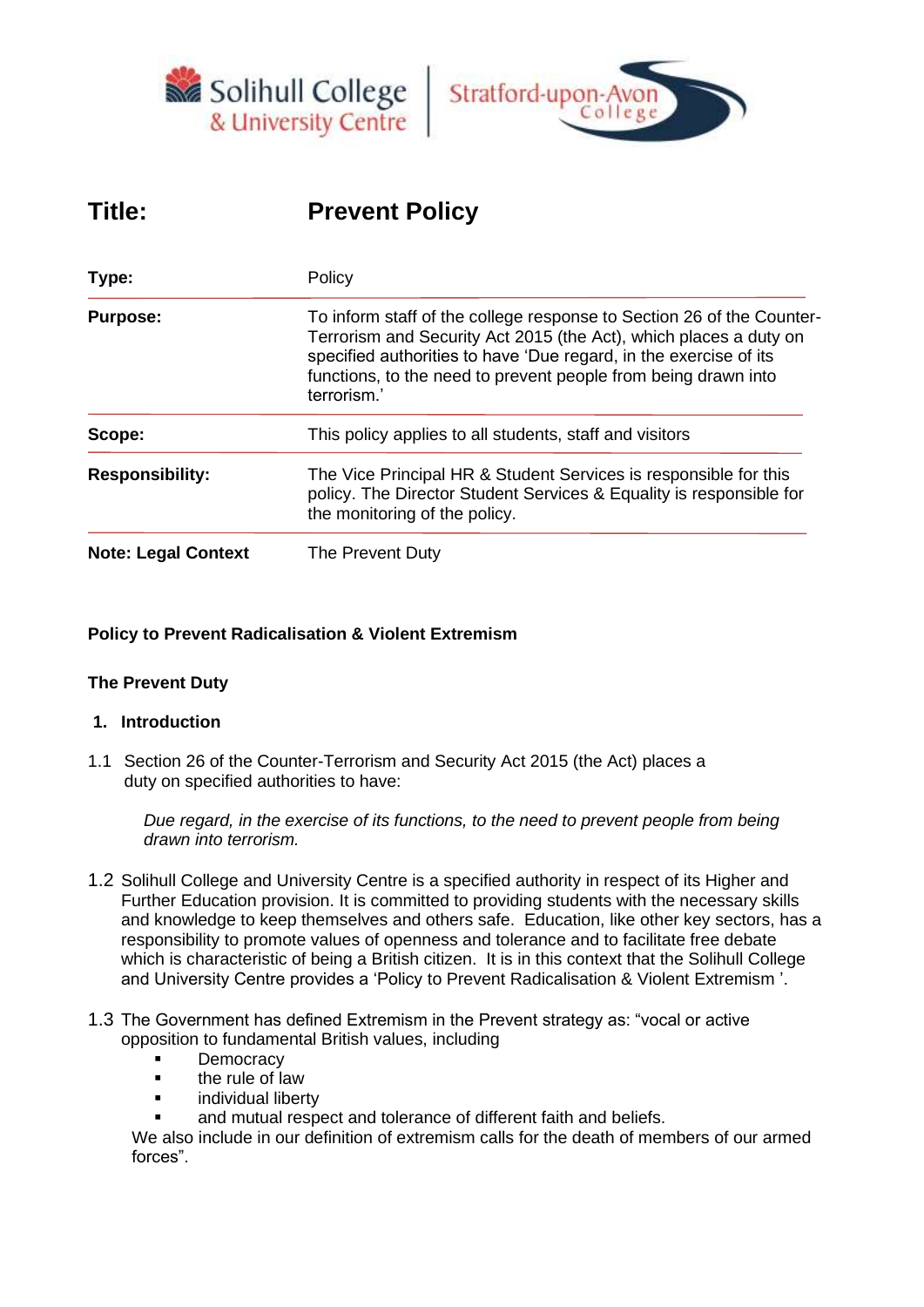## **2. Context**

- 2.1 The aim of this strategy is to:
	- Develop an awareness of Prevent in Solihull College and University Centre
	- Recognise current practice which contributes to the Prevent agenda
	- Identify areas for improvement
	- Monitor the effectiveness of the implementation of the Prevent agenda

The policy will be delivered across the following areas: Partnerships, Risk Assessment, Staff training, Speakers and Events, Welfare and Pastoral care for all learners, On-line safety, Prayer and faith facilities.

- 2.2.1 Protection from Extremism and Radicalisation is referred to in our Safeguarding Young People & Vulnerable Adults policy. All staff are trained and regularly updated on safeguarding, associated professional practice, conduct and the referral process. However, Solihull College and University Centre recognises that additional training and development for staff and students is necessary and the distinction made so that the strategy does not become diluted.
- 2.2.2 Whilst Protection from Extremism and Radicalisation sits within the wider context of safeguarding and is referred to within the College Safeguarding Policy and procedures, it is also integral to other policies, such as The Equality Policy and Health and Safety and is integral to Solihull College and University Centre's vision and values.
- 2.2.3 Issues related to radicalisation are included in safeguarding reports to the Corporation.

## **3. Local Partnerships**

- 3.1 The College has well-established partnerships with local CTU Prevent Officers and holds regular meetings with senior police officers to receive regular updates, share information and to discuss training opportunities.
- 3.2 Solihull College and University Centre maintains links with both the West Midlands and Warwickshire Regional Prevent leads.
- 3.3 The Director of Student Services, who is also the DSL for safeguarding, represents Solihull College and University Centre on the Solihull Prevent Partnership Group**.**
- 3.4 The Caring Services Coordinator, who is also the Deputy DSL for Stratford campus, represents Solihull College and University Centre on the Warwickshire Prevent Partnership Group**.**
- 3.5 The Vice Principal HR & Student Services (Deputy DSL) attends the Prevent Protect and Prepare Operational Group, chaired by Solihull MBC

## **4. Risk Assessments**

The College will establish clear policies and risk assessments of where and how students might be at risk of being drawn into terrorism (including violent *and* non-violent extremism). The assessment will include policies regarding student welfare and safety, equality and diversity and the physical management of the estate, including events for or led by external visitors.

## **5 Staff**

5.1 'Keeping children safe in education – Statutory Guidance for Schools and Colleges' is issued to all staff to keep students safe. This must be observed by staff as part of our safeguarding policy.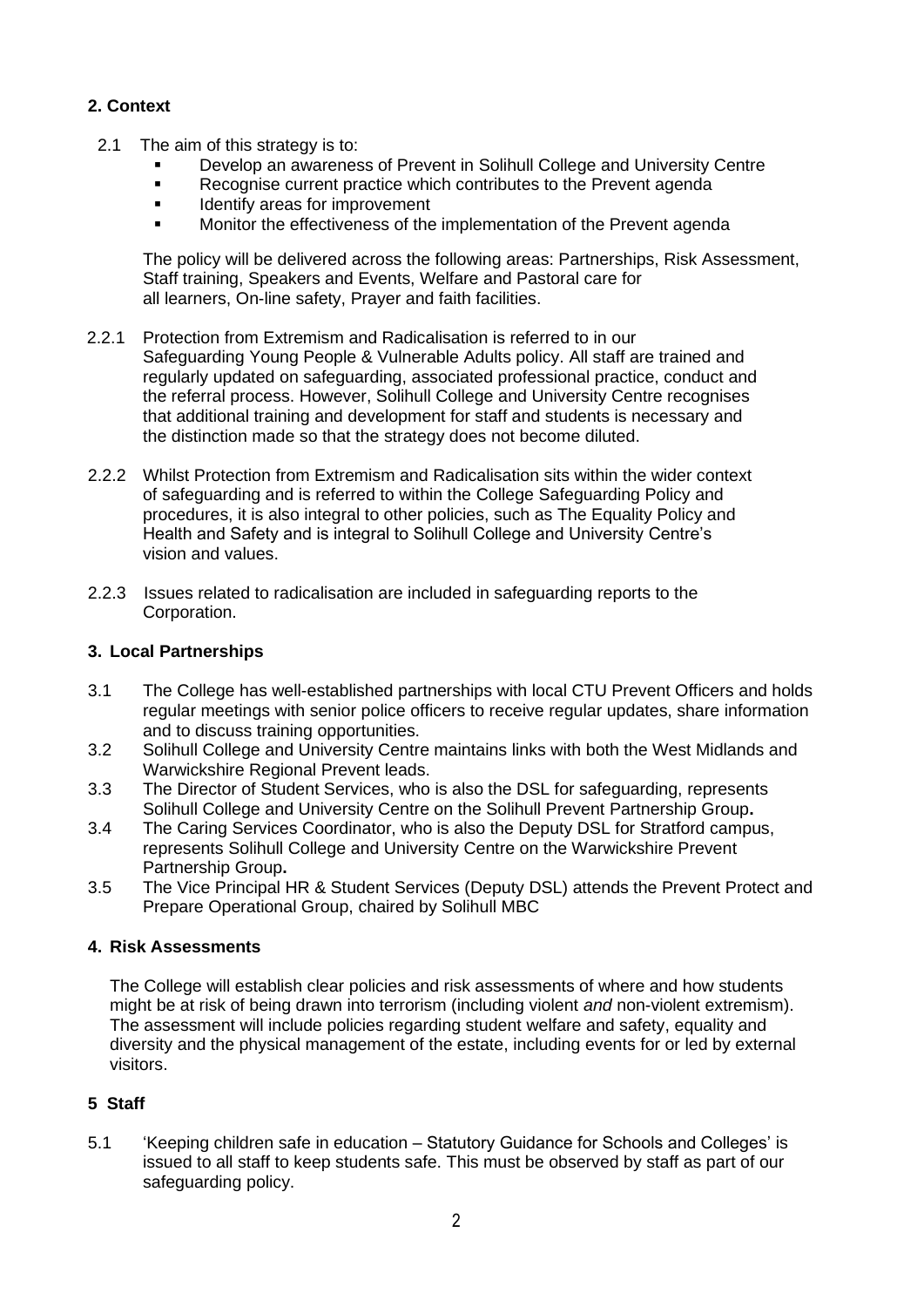- 5.2 All staff receive awareness training on an on-going basis to ensure they have an understanding of the factors that make people support terrorist ideologies or engage in terrorist activity and to recognise vulnerability to being drawn into terrorism.
- 5.3 All staff are responsible for responding appropriately to students with challenging and inappropriate behaviour. Staff will be supported and use the skills required to challenge appropriately, as part of this strategy.

## **6 Students**

- 6.1 The Student Voice representatives receive training in order to raise awareness and contribute to Preventing Radicalisation & Violent Extremism
- 6.2 Students are made aware, through tutorial discussion, so they:
	- are informed about the current risks associated with radicalisation and extremism
	- made aware of extremist groups and how that affects us
	- develop awareness of how young people are groomed and persuaded to join or take part in extreme action
	- have increased awareness of the government's 'Prevent' agenda and work including how CTU officers respond to a concern
- 6.3 Welfare and pastoral care are readily available for all students in particular 16 18 and vulnerable adults and are a key element of the College's commitment to the Prevent Duty.

## **7. Online Safety**

Solihull College and University Centre recognises its responsibility to ensure safe access to online information. Solihull College and University Centre will regularly review its policies and practices in relation to IT and internet access, in particular to social media, to ensure appropriate levels of filtering.

## **8. Speakers and Events**

Solihull College and University Centre will ensure that a policy and procedures are in place for the management of events and visiting speakers. Solihull College and University Centre hires its conference venues for external events and will also, from time to time, invite external speakers to talk to students and/or staff. Our processes will enable the exclusion of speakers promoting extremist views.

## **9. Prayer and Faith Facilities**

Solihull College and University Centre has two multi-faith rooms and positively promotes tolerance between faiths and those of no faith through its enrichment and tutorial activities

## **10. Delivering the Policy**

Solihull College and University Centre has developed, and will monitor progress against, its Prevent Action Plan, reporting to the Senior Leadership Team and Governors. This policy is also supported by a Risk Assessment.

| Author                       | Date Created  | Approved By | <b>Last Reviewed</b> | <b>Next Review Date</b> |
|------------------------------|---------------|-------------|----------------------|-------------------------|
| Adam Thomas / Pete<br>Havnes | December 2009 | Corporation | September 2021       | By November 2022        |